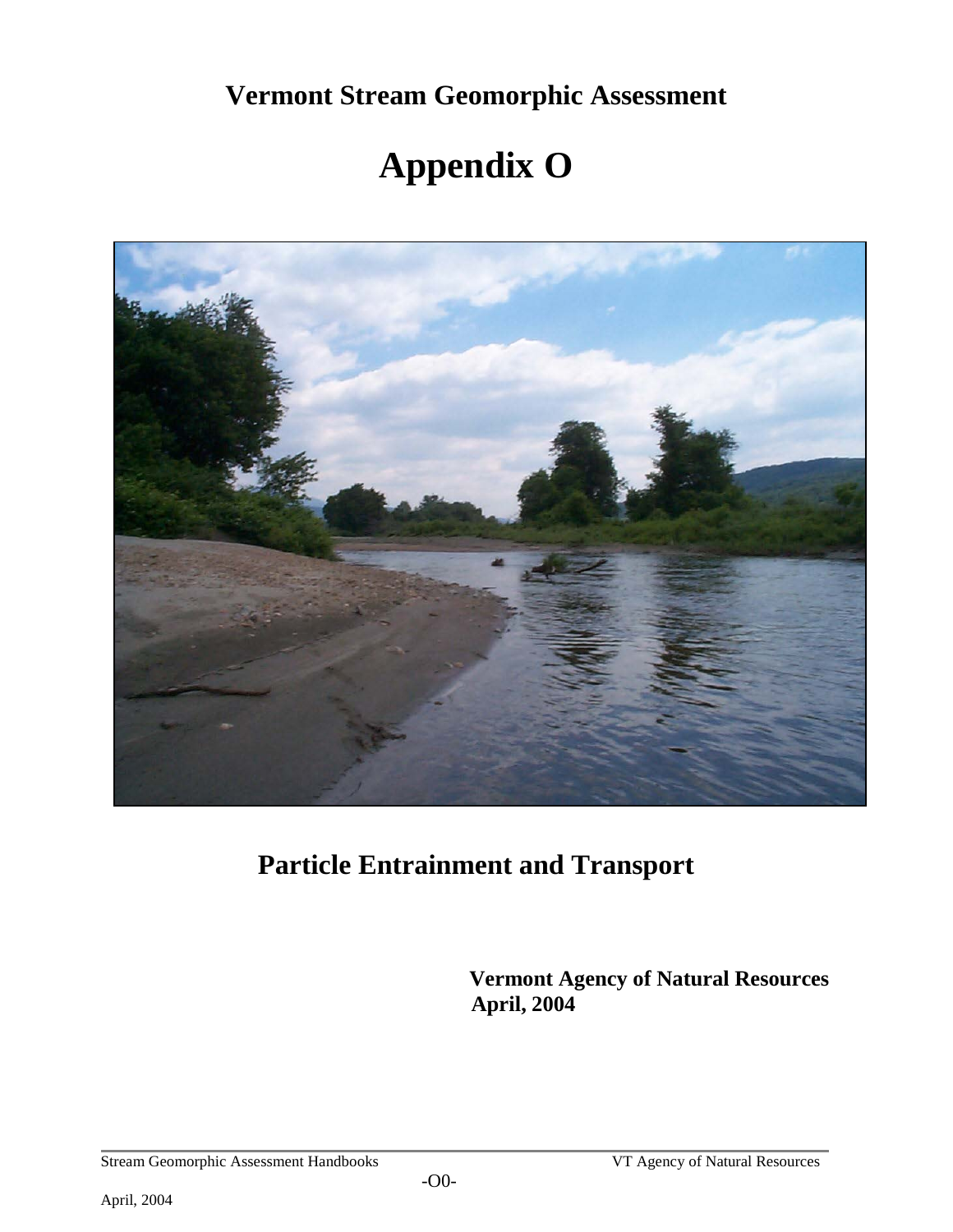# **Particle Entrainment and Transport**

# **Introduction**

What follows is an introduction to basic concepts associated with measurement and prediction of entrainment and transport of bed material in natural rivers. The purpose of this discussion is to familiarize the reader with methods for predicting particle entrainment and their limitations. This discussion does not represent the full breadth of study and research on this subject matter. Rather it introduces core principles and gives background on methods of entrainment prediction most commonly used by river management practitioners.

**The Importance of Bedload Transport:** Understanding characteristics of sediment transport benefits many applications including prediction of the effects of land use or flow regime change and channel restoration efforts (Wilcock, 2001). The relationship between discharge and bedload transport rate through a reach and the ability of the existing channel to transport the bedload (sediment transport capacity) is critical to the establishment of river equilibrium in river corridor protection and restoration efforts. Measuring the size and quantity of bedload particles moving through a reach at different discharges and developing a sediment rating curve is the ideal predictive tool for project design. Once the conditions required for bedload transport are known they can be translated into an understanding of the channel dimension, pattern, and profile that will result in sufficient transport of the expected sediment supply.

**Measuring Bedload Transport:** Unfortunately, bedload transport is not simple to measure or predict. It is a sporadic process that occurs through a variety of mechanisms. Its variability both spatially and temporally add to the difficulty. Bedload measurement is particularly challenging for river managers to conduct due to its high cost and the length of time over which it takes to accurately complete. Additionally, sampling devices placed in the flow may perturb local hydraulics sufficiently to create anomalously high or low transport conditions (Wohl, 2000). Despite these difficulties, efforts to understand bed-load transport and its relation to flow discharge are worthwhile and can lead to better assessment and project design.

# **Sediment Entrainment Calculation**

In lieu of creating sediment rating curves on a project by project basis, practitioners have had fairly good results using empirically derived equations for the prediction of the conditions necessary to entrain bed particles and designing channels to produce those conditions. While the first efforts in this area resulted in equations that were accurate only when applied to channels with homogeneous bed sediments, more recent efforts have resulted in equations that are applicable to natural rivers.

The parameter often used as a measure of the stream's ability to entrain bed material is the shear stress created by the flow acting on the bed material. Shear stress acts in the direction of the flow as it slides along the channel bed and banks.Critical shear stress is the shear stress required to mobilize sediments delivered to the channel. When the shear stress equals the critical shear stress, the channel will likely be in equilibrium. Where shear stress is excessively greater than critical shear stress, channel degradation will likely result. Where the shear stress is less than critical shear stress, channel aggradation will likely result. Thus the ability to calculate or measure both shear and critical shear stress is crucial in understanding channel adjustments.

**Calculating Shear Stress:** Unfortunately, attempts to calculate or measure shear stress values in mountain rivers are complicated by the channel bed roughness and the associated turbulence and velocity fluctuations (Wohl, 2000). Turbulence can lead to substantial variability in velocity and shear stress at a point during constant discharge. Heterogeneities caused by grains and bedforms may create substantial velocity and shear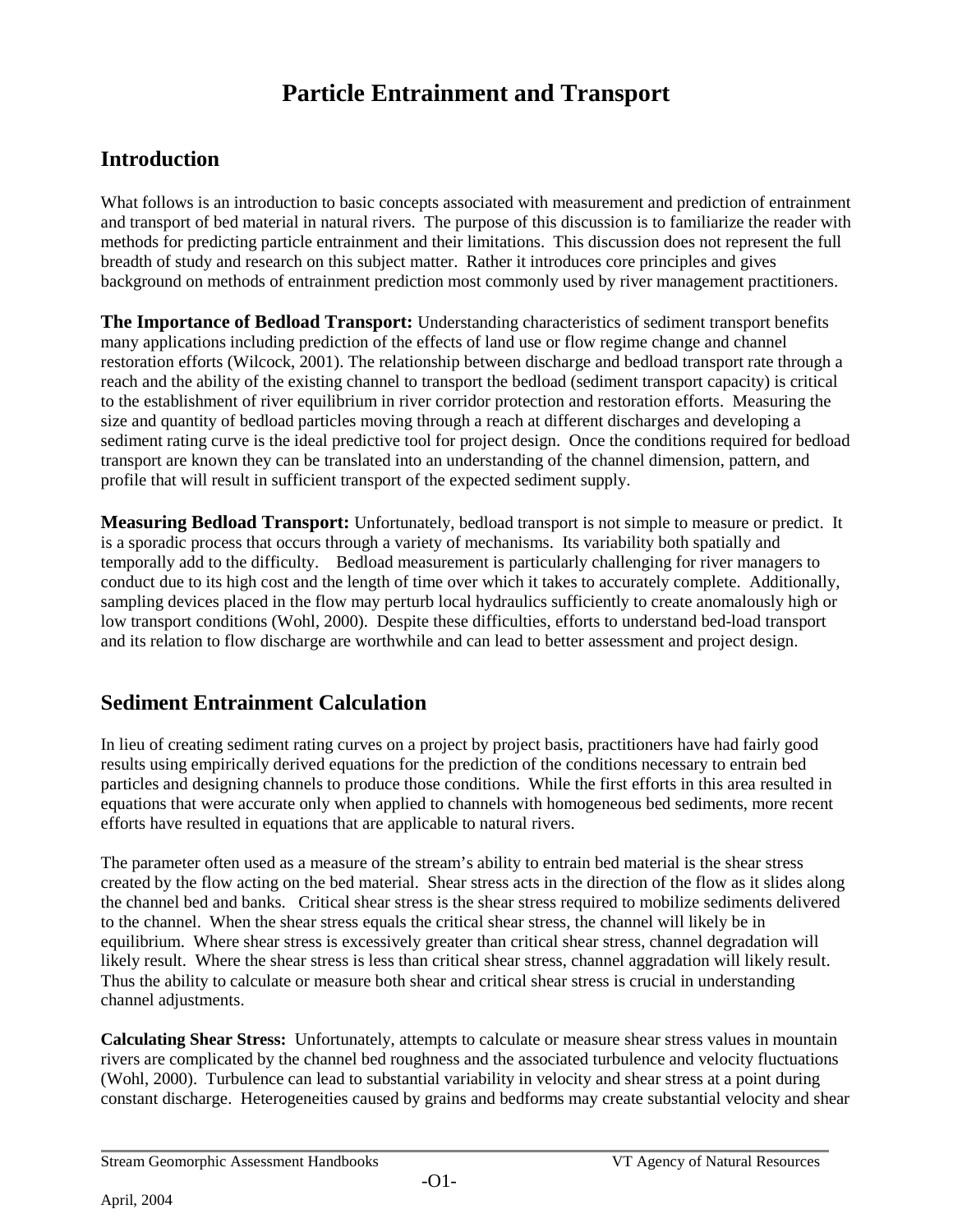stress variations across the channel or downstream during a constant discharge. Despite these issues measurement of the general shear stress in a reach is feasible and useful.

Based upon the physical properties involved, the following theoretical equation for general shear stress has been developed.

$$
\tau = \gamma Rs
$$
 (lbs./sq.fit.),

where  $\tau$  is the fluid shear stress

 $\gamma$  is the specific gravity of water (density x gravitational acceleration)  $(1.94 \text{ slugs x } 32.2 \text{ ft/sq/sec}) = 62.4 \text{ lbs./sq.fit}.$ *R* is the hydraulic radius (approximately mean depth) *s* is the slope of the channel

#### **The Physical Properties Involved**

Initiation of motion involves mass, force, friction and stress. Gravity and friction are the two primary forces in play as water flows through a channel. Gravity acts upon water to move it down slope. Friction exerted on the water by the bed and banks of the channel works to slow the movement of the water. When the force of gravity is equal and opposite to the force of friction the water flows through the channel at a constant velocity. When the force of gravity is greater than the force of friction the water accelerates (Leopold et.al., 1964).

**Shear Stress vs. a Particle Resistance to Movement:** A given particle will move only when the shear stress acting on it is greater than the resistance of the particle to movement. The magnitude of shear stress required to move a given particle is known as the critical shear stress  $(\tau_{cr})$ . The resistance of the particles to movement and thus its entrainment will vary depending on its size, its size relative to surrounding particles, how it is oriented and the degree to which it is embedded. The size of the particle will influence the weight of the particle. The size of the particles relative to surrounding particles will affect the amount of shear stress the particle is exposed to via the "hiding" factor. Orientation of the particle will affect the force required to roll the particle along the bed. Packing or embeddedness will affect the amount of shear stress that the particle is exposed to.

Because of turbulence the hiding affect may be the primary factor in determining critical shear stress. Turbulence can result in shear stress spikes that are four times greater than the average shear stress. Thus a particle exposed to turbulence will experience greater fluid force than a particle not exposed to the turbulence. There is a layer of water just above the stream bed that is not turbulent. The thickness of this layer is sufficient to cover the average particle size of the bed. A larger particle however, will extend above this zone of non-turbulent flow and be exposed to turbulent flow. Thus, a particle surrounded by smaller particles will experience turbulence while a particle that is the same size as the average bed size will experience only non-turbulent flow and thus be exposed to less fluid shear stress. Accurate estimations of critical shear stress requires accurate characterization of these parameters (Wohl, 2000).

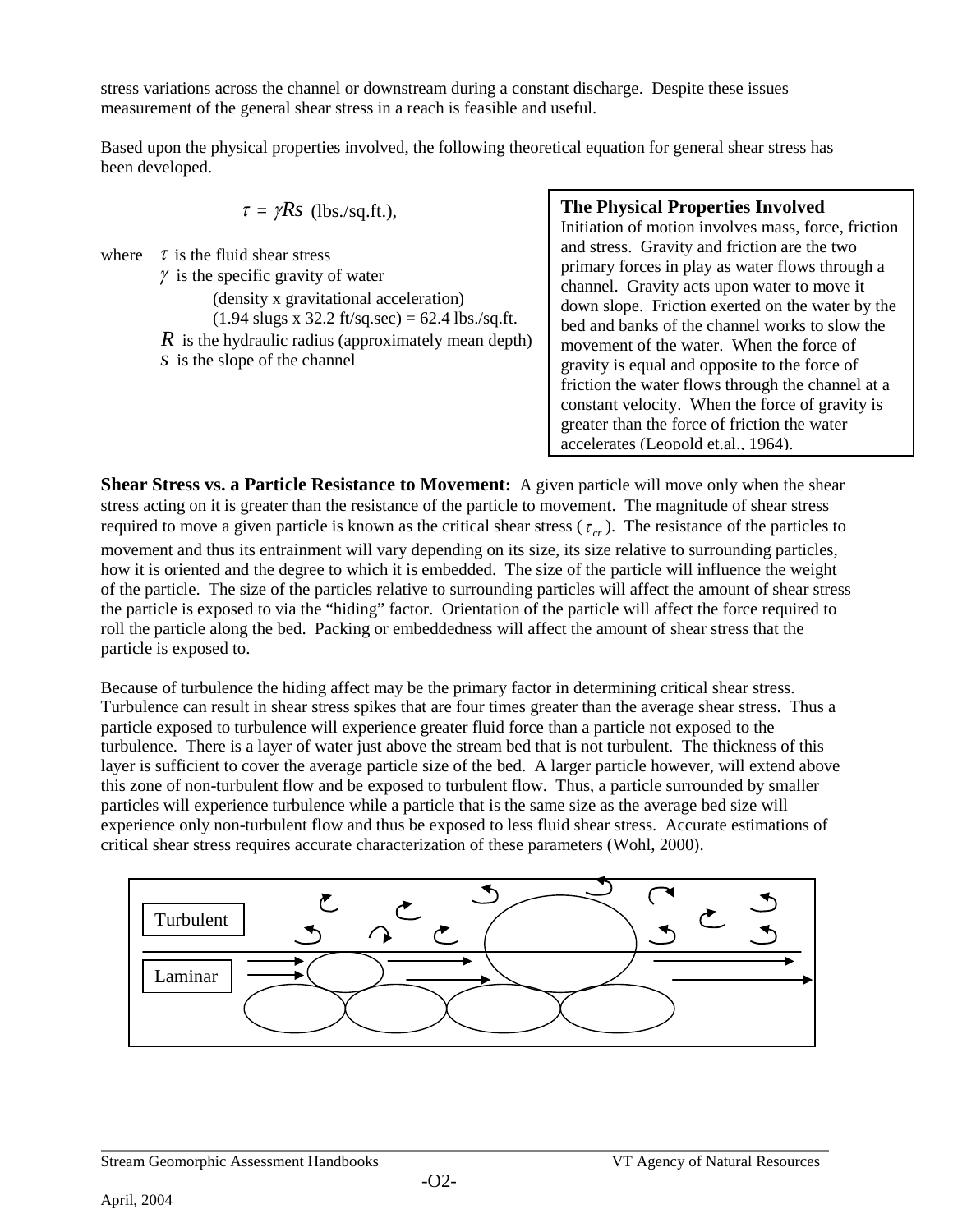**Calculating Critical Shear Stress:** With the above principles in mind, Shields in 1936 conducted flume experiments to develop an expression for the critical shear stress to move a particle of a given size (Knighton, 1998). His work resulted in the following equation:

$$
\tau_{cr} = \tau_{ci} \times g(\rho_s - \rho_w)d
$$

where;

 $\tau_{cr}$  is critical shear stress,

 $\tau_{ci}$  is dimensionless critical shear stress,

*g* is acceleration due to gravity,

 $\rho<sub>s</sub>$  is the density of sediment,

 $\rho_{ws}$  is the density of water; and

*d* is the size of the particle of interest.

Shields' studies showed that in gravel bed channels of homogeneous sediment sizes and turbulent flow the value of dimensionless critical shear stress is 0.06. Shields' still serves as a basis for defining critical shear stress (Fischenich, 2001). However, since Sheilds' work other researchers have developed derivations of Shields' equation in an effort to improve the prediction of critical shear in natural channels with heterogeneous substrate sizes.

Fischenich, (2001) lists the following equations presented by Julien to approximate the critical shear stress for particles of various sizes.

> $\tau_{cr} = 0.5 \times g(\rho_s - \rho_w) d \times Tan\phi$  :For clays  $\tau_{cr} = 0.25d_*^{-0.6} \times g(\rho_s - \rho_w)d \times Tan\phi$  :For silts and sands  $\tau_{cr} = 0.06 \times g(\rho_s - \rho_w) d \times Tan\phi$  :For gravels and cobbles

Where;

$$
d_* = d \left[ \frac{(G-1)g}{v^2} \right]^{1/3}
$$

- $\phi$  is the angle of repose of the particle
- G is the specific gravity of sediment
- *g* is acceleration due to gravity,
- $\rho_{\rm s}$  is the density of sediment,
- $\rho_{\rm ws}$  is the density of water
- v is the kinematic velocity; and
- *d* is the size of the particle of interest.

Angles of repose are given in Table 1 (Julien, 1995). Critical shear stresses are also provided in Table 1. It is important to realize that mixtures of sediments behave differently than uniform sediments. Particles larger than the median will be entrained at shear stresses lower than those given in Table 1 and, conversely, larger shear stresses than those listed in the table are required to entrain particles smaller than the median size (Fischenich, 2001).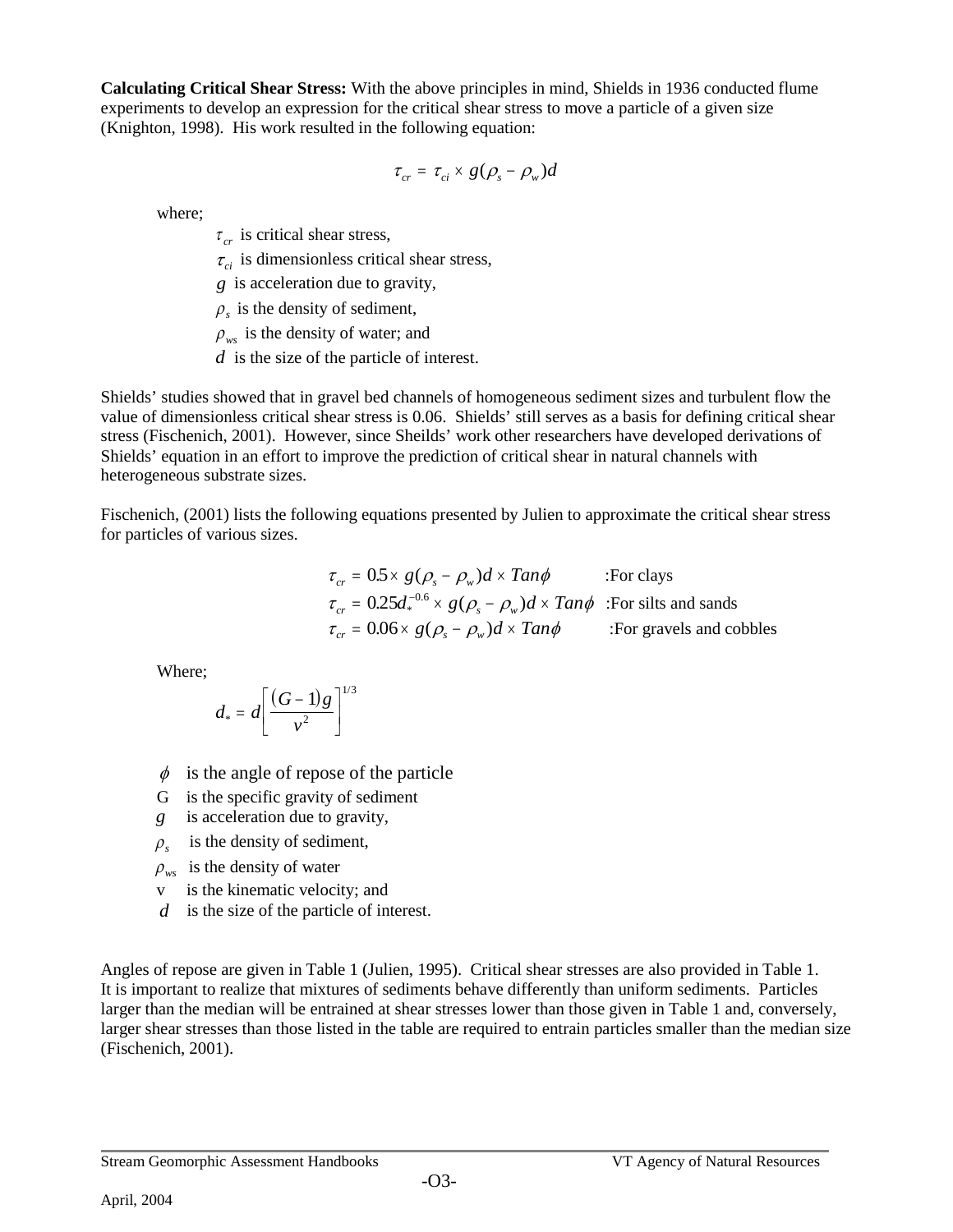#### **Table 1 Limiting Shear Stress and Velocity For Uniform Noncohesive Sediments**

| Class name     | $d_s$ (in) | $\phi$ (deg) | $\boldsymbol{\tau}_{c}$ | $\tau_{cr}$ (lb/sf) | $V_{r_c}$ (ftis) |
|----------------|------------|--------------|-------------------------|---------------------|------------------|
| <b>Boulder</b> |            |              |                         |                     |                  |
| Very large     | >80        | 42           | 0.054                   | 37.4                | 4.36             |
| Large          | >40        | 42           | 0.054                   | 18.7                | 3.08             |
| <b>Medium</b>  | >20        | 42           | 0.054                   | 9.3                 | 2.20             |
| <b>Small</b>   | >10        | 42           | 0.054                   | 4.7                 | 1.54             |
| Cobble         |            |              |                         |                     |                  |
| Large          | >5         | 42           | 0.054                   | 2.3                 | 1.08             |
| <b>Small</b>   | >2.5       | 41           | 0.052                   | 1.1                 | 0.75             |
| Gravel         |            |              |                         |                     |                  |
| Very coarse    | >1.3       | 40           | 0.050                   | 0.54                | 0.52             |
| Coarse         | >0.6       | 38           | 0.047                   | 0.25                | 0.36             |
| <b>Medium</b>  | >0.3       | 36           | 0.044                   | 0.12                | 0.24             |
| <b>Fine</b>    | >0.16      | 35           | 0.042                   | 0.06                | 0.17             |
| Very fine      | >0.08      | 33           | 0.039                   | 0.03                | 0.12             |
| <b>Sands</b>   |            |              |                         |                     |                  |
| Very coarse    | >0.04      | 32           | 0.029                   | 0.01                | 0.070            |
| Coarse         | >0.02      | 31           | 0.033                   | 0.006               | 0.055            |
| <b>Medium</b>  | >0.01      | 30           | 0.048                   | 0.004               | 0.045            |
| Fine           | >0.005     | 30           | 0.072                   | 0.003               | 0.040            |
| Very fine      | >0.003     | 30           | 0.109                   | 0.002               | 0.035            |
| <b>Silts</b>   |            |              |                         |                     |                  |
| Coarse         | >0.002     | 30           | 0.165                   | 0.001               | 0.030            |
| <b>Medium</b>  | >0.001     | 30           | 0.25                    | 0.001               | 0.025            |

Since Shields conducted his work further research has shown that  $\tau_{ci}$  can range from 0.25-0.02 depending upon the size distribution of the bed particles. Andrews (1984) showed that  $\tau_{ci}$  can be calculated using the following equation:

| $\mathcal{L}^*$ <sub>ci</sub> = 0.0834 $\left(\frac{di}{d}\right)^{-0.872}$ | where:<br>$di$ is the particle size of interest<br>$d_{\alpha}$ is the median particle size of the sub-surface |
|-----------------------------------------------------------------------------|----------------------------------------------------------------------------------------------------------------|
|                                                                             |                                                                                                                |

Andrews equation can be used to calculate  $\tau$ <sup>\*</sup><sub>*ci*</sub> which can then be used in the Shields equation to determine the critical shear stress required to move a particle of a given size in gravel-cobble bed streams. As discussed in Step 2.7 of the Phase 3 handbook,  $d_i$  and  $d_{S<sub>50</sub>}$  can be determined through field sampling.

# **Cautions and the use of Multiple Methodologies**

It is important to remember that the equations presented above, while used widely, are not used exclusively. The predictive tools presented here are understood to be general in nature and may not be appropriate for all situations. As stated above there are many variables associated with measurement or calculation of shear stress, critical shear stress and bed-load transport. Despite the uncertainties, the weighing of river management alternatives will benefit from attempts to develop as accurate an understanding as possible. Otherwise, assessment, river corridor protection, and restoration efforts are less likely to meet established goals. Careful use of prediction and application methods and an understanding of the limitations of those methods, will greatly improve project outcomes and helps explain the variables and uncertainties that are inherent in river assessment and management work. Following these guidelines will increase the likelihood of success.